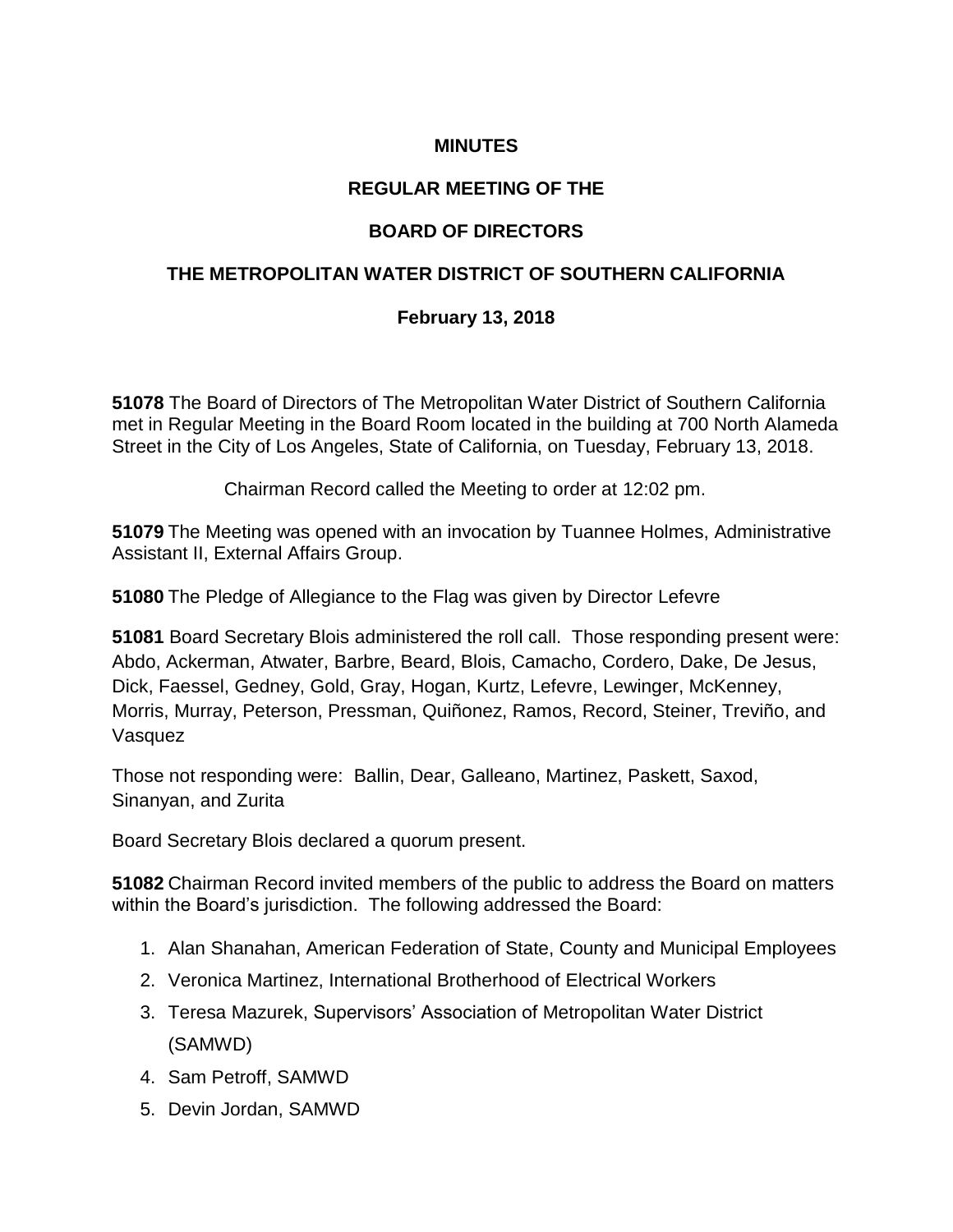- 6. Charles Smith, SAMWD
- 7. Cindy Santoyo, Compton Collective
- 8. Martha Camacho-Rodriguez, Social-Eco-Education (SEE)
- 9. Josefina Guttierez, SEE
- 10. Gerald Cerda, SEE
- 11. Sara Patricia Huezo, SEE

**51083** The Minutes of the Meeting of January 9, 2018 had been provided to each Director.

Director Morris moved, seconded by Director Camacho that the Board approve the foregoing Minutes.

Chairman Record called for a vote to approve the Minutes of the Meeting of January 9, 2018.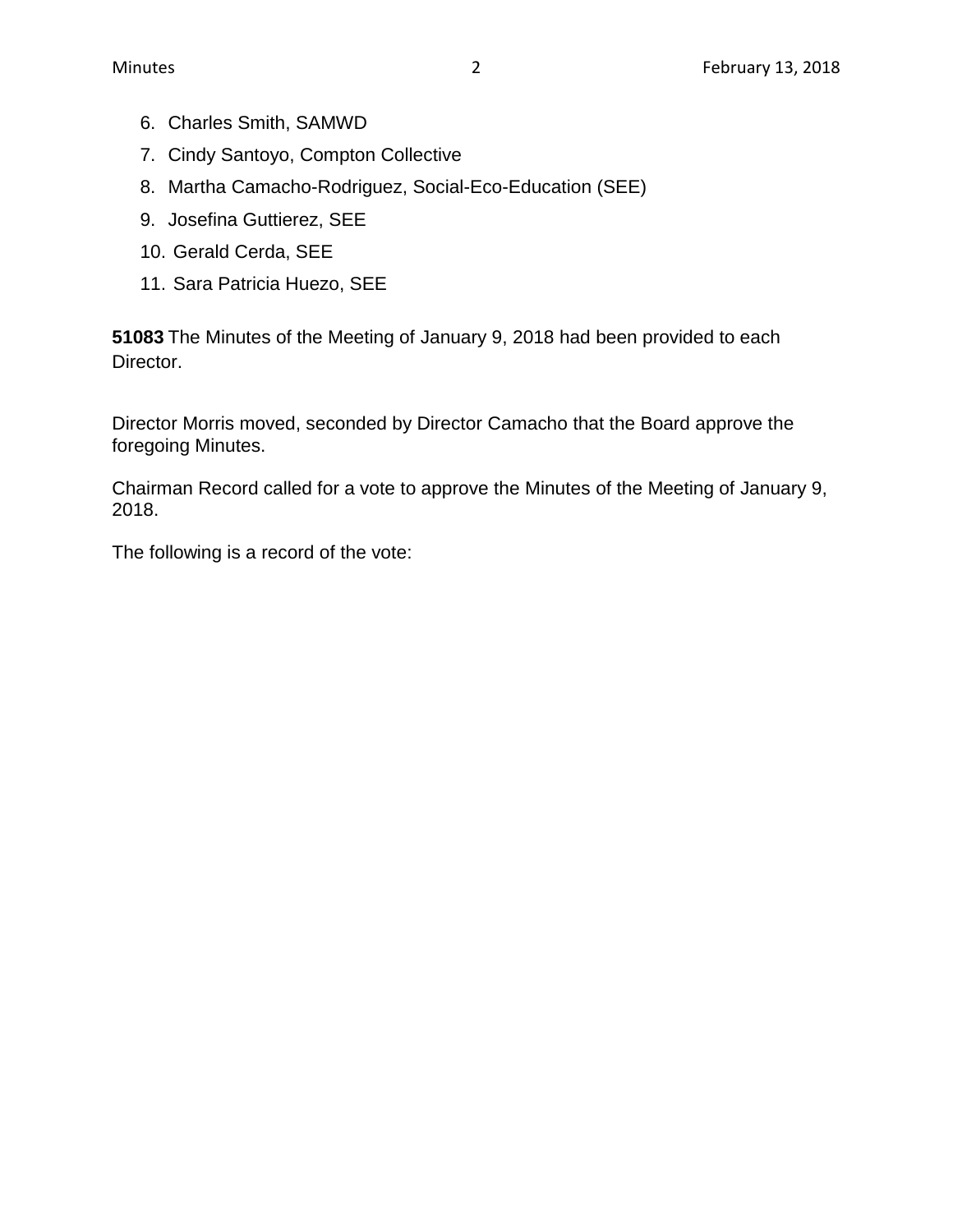| Record of Vote on Item 5A:               |              |                 |                           |     |          |    |                |         |                |
|------------------------------------------|--------------|-----------------|---------------------------|-----|----------|----|----------------|---------|----------------|
|                                          | Total        |                 |                           |     | Yes      |    | No             |         | <b>Abstain</b> |
| <b>Member Agency</b>                     | <b>Votes</b> | <b>Director</b> | <b>Present</b>            | Yes | Vote     | No | Vote           | Abstain | Vote           |
| Anaheim                                  |              | 4299 Faessel    | x                         | X   | 4299     |    | $\mathbf 0$    |         | 0              |
| Beverly Hills                            |              | 3190 Pressman   | x                         | x   | 3190     |    | $\mathbf 0$    |         | 0              |
| <b>Burbank</b>                           |              | 2299 Ramos      | x                         | x   | 2299     |    | 0              |         | 0              |
| Calleguas Municipal Water District       | 9845 Blois   |                 | $\pmb{\times}$            | x   | 9845     |    | $\mathbf 0$    |         | 0              |
| Central Basin Municipal Water Distri     |              | 13838 Gedney    | x                         | x   | 6919     |    | $\Omega$       |         | 0              |
|                                          |              | Vasquez         | $\boldsymbol{\mathsf{x}}$ | X   | 6919     |    | $\Omega$       |         | 0              |
|                                          |              |                 | Subtotal:                 |     | 13838    |    | $\Omega$       |         | $\overline{0}$ |
| Compton                                  |              | 423 Zurita      |                           |     | 0        |    | $\overline{0}$ |         | 0              |
| Eastern Municipal Water District         |              | 7324 Record     | x                         | x   | 7324     |    | $\overline{0}$ |         | 0              |
| <b>Foothill Municipal Water District</b> |              | 1757 Atwater    | x                         | x   | 1757     |    | $\mathbf 0$    |         | 0              |
| Fullerton                                |              | 1876 Beard      | $\mathsf{x}$              | x   | 1876     |    | $\overline{0}$ |         | $\mathbf 0$    |
| Glendale                                 |              | 3003 Sinanyan   |                           |     | $\Omega$ |    | 0              |         | 0              |
| <b>Inland Empire Utilities Agency</b>    |              | 10353 Camacho   | x                         | x   | 10353    |    | 0              |         | 0              |
| Las Virgenes                             |              | 2417 Peterson   | $\pmb{\times}$            | x   | 2417     |    | 0              |         | 0              |
| Long Beach                               |              | 4770 Cordero    | X                         | X   | 4770     |    | $\mathbf 0$    |         | $\overline{0}$ |
| Los Angeles                              | 55495 Dake   |                 | x                         | x   | 13874    |    | $\Omega$       |         | $\overline{0}$ |
|                                          |              | Gold            | x                         | x   | 13874    |    | $\overline{0}$ |         | $\overline{O}$ |
|                                          |              | Murray          | $\pmb{\times}$            | x   | 13874    |    | $\overline{0}$ |         | 0              |
|                                          |              | Paskett         |                           |     | $\Omega$ |    | $\overline{0}$ |         | $\mathbf 0$    |
|                                          |              | Quiñonez        | x                         | x   | 13874    |    | $\overline{0}$ |         | $\overline{0}$ |
|                                          |              |                 | Subtotal:                 |     | 55495    |    | $\mathbf 0$    |         | $\mathbf 0$    |
| Municipal Water Dist. of Orange Cou      |              | 46742 Ackerman  | x                         | x   | 11686    |    | 0              |         | 0              |
|                                          |              | <b>Barbre</b>   | $\pmb{\times}$            | x   | 11686    |    | 0              |         | 0              |
|                                          |              | <b>Dick</b>     | x                         | x   | 11686    |    | 0              |         | $\mathbf 0$    |
|                                          |              | <b>McKenney</b> | $\boldsymbol{\mathsf{x}}$ | X   | 11686    |    | $\overline{0}$ |         | $\overline{0}$ |
|                                          |              |                 | Subtotal:                 |     | 46742    |    | $\Omega$       |         | $\overline{0}$ |
| Pasadena                                 |              | 2874 Kurtz      | x                         | x   | 2874     |    | $\overline{0}$ |         | $\overline{0}$ |
| San Diego County Water Authority         |              | 47643 Hogan     | x                         | x   | 15881    |    | $\overline{0}$ |         | $\mathbf 0$    |
|                                          |              | Lewinger        | x                         | x   | 15881    |    | $\mathbf 0$    |         | 0              |
|                                          |              | Saxod           |                           |     | $\Omega$ |    | $\overline{0}$ |         | $\overline{0}$ |
|                                          |              | <b>Steiner</b>  | x                         | x   | 15881    |    | $\mathbf 0$    |         | $\mathbf 0$    |
|                                          |              |                 | Subtotal:                 |     | 47643    |    | 0              |         | 0              |
| San Fernando                             |              | 184 Ballin      |                           |     | 0        |    | $\mathbf 0$    |         | 0              |
| San Marino                               |              | 621 Morris      | x                         | x   | 621      |    | 0              |         | 0              |
| Santa Ana                                |              | 2503 Martinez   |                           |     | $\Omega$ |    | $\Omega$       |         | $\mathbf 0$    |
| Santa Monica                             |              | 3422 Abdo       | x                         | x   | 3422     |    | $\mathbf 0$    |         | $\mathbf 0$    |
| Three Valleys Municipal Water Distrie    |              | 6510 De Jesus   | x                         | x   | 6510     |    | $\overline{0}$ |         | 0              |
| Torrance                                 |              | 2755 Lefevre    | X                         | x   | 2755     |    | $\overline{0}$ |         | $\mathbf 0$    |
| Upper San Gabriel Valley Mun. Wat.       |              | 9869 Treviño    | x                         | x   | 9869     |    | 0              |         | $\mathbf 0$    |
| West Basin Municipal Water District      | 18664 Dear   |                 |                           |     | 0        |    | 0              |         | 0              |
|                                          |              | Gray            | X                         | X   | 18664    |    | 0              |         | $\overline{0}$ |
|                                          |              |                 | Subtotal:                 |     | 18664    |    | $\overline{0}$ |         | 0              |
| Western Municipal Water District         |              | 9821 Galleano   |                           |     |          |    | $\mathbf 0$    |         | 0              |
| Total                                    | 272497       |                 |                           |     | 256563   |    | $\Omega$       |         | 0              |
| Absent                                   | 15934        |                 |                           |     |          |    |                |         |                |

The motion to approve the Minutes of January 9, 2018 passed by a vote of 256,563 ayes; and 15,934 absent.

**51084** A written report of events attended by Directors at Metropolitan's expense during the month of January was distributed.

No amendments were made.

**51085** Chairman Record announced there were no changes to the committee assignments at this time.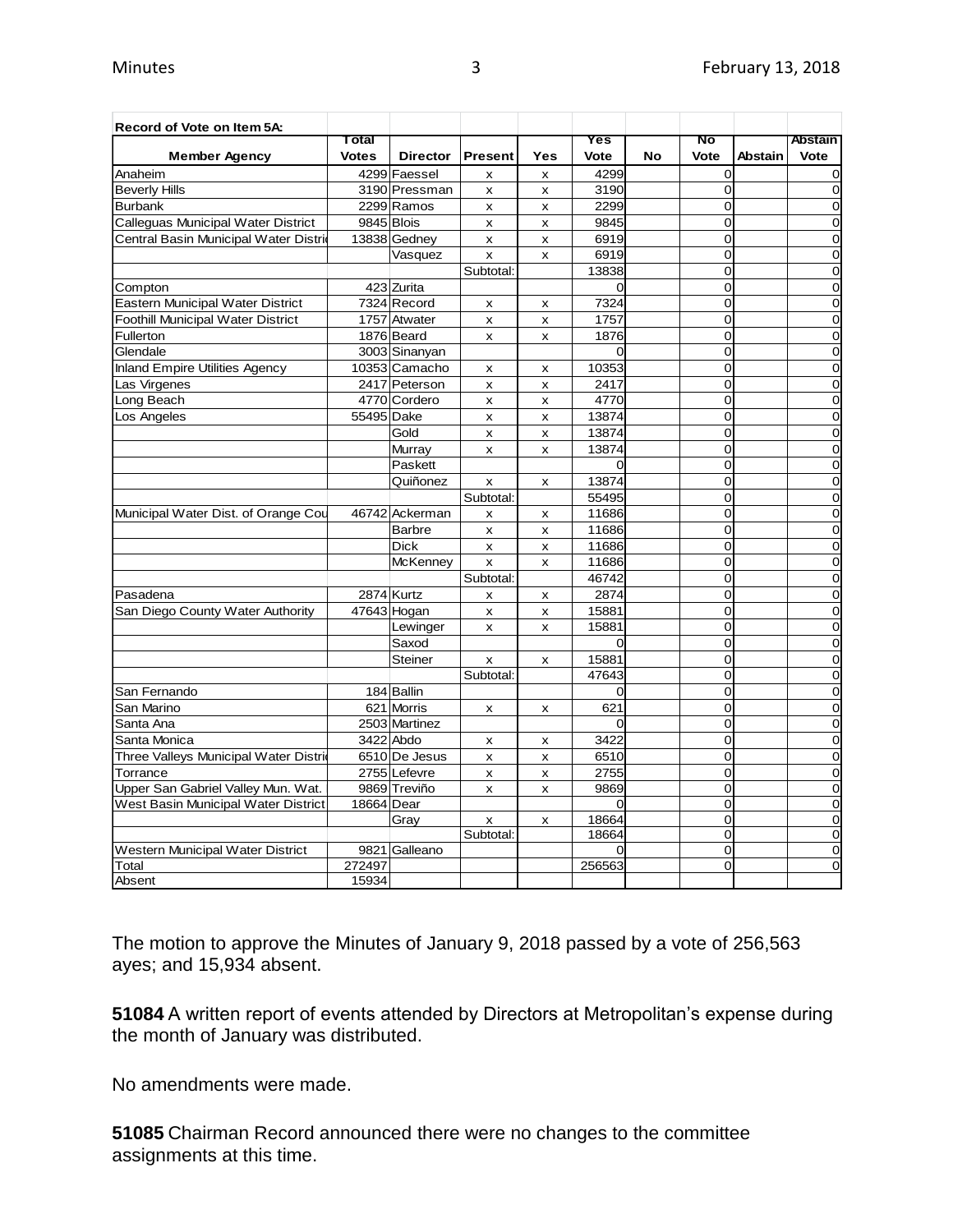**51086** Chairman Record referred to his written monthly report, which was distributed to the Board. Additionally, Chairman Record thanked everyone involved in the desert housing discussions the day before.

**51087** Director Glen Peterson was presented with a 25-year service pin

**51088** Chairman Record was presented with a 15-year service pin

**51089** Regarding matters relating to Metropolitan's operations and activities, General Manager Kightlinger announced that the 2017 Annual Report had been completed and distributed by staff. He also mentioned a January  $29<sup>th</sup>$  visit at the Joseph Jensen Treatment Plant from John Jensen, the son of Joseph Jensen. Lastly, he announced dates of upcoming Connect to MET events.

Additional information on the General Manager's activities may be found in his written monthly report.

**51090** General Counsel Scully provided an update on the Shimmick Construction litigation. She acknowledged Metropolitan engineering, legal staff for their work on the case and finance staff on the expeditious payment of the settlement money. She also mentioned receipt of several public records act requests related to the California WaterFix project. Directors will receive a notice regarding one request asking for records from Directors.

**51091** General Auditor Riss had nothing to add to his written report.

**51092** Interim Ethics Officer Riss reminded Directors and staff that Form 700 are due in about a month. To date, Ethics Office staff had not received any questions from Directors.

**51093** Chairman Record called for a vote to approve Consent Calendar Items 7-1 through 7-8 **(M.I. 51094 through 51100)**.

Director Morris moved, seconded by Director Treviño, that the Board approve the Consent Calendar Items 7-1 through 7-8 (**M.I. 51094 through 51100)** as follows:

**51094** Adopt CEQA determination that the proposed action is not subject to the provisions of CEQA pursuant to Sections 15378(b)(2) and 15378(b)(4) of the State CEQA Guidelines; and authorize the General Auditor to enter into a contract for external audit services with the firm of KPMG LLP for annual audits covering the fiscal years ending June 30, 2018 through June 30, 2021. The amount payable under this four-year contract will not exceed \$1,764,900, as set forth in Agenda Item 7-1 board letter.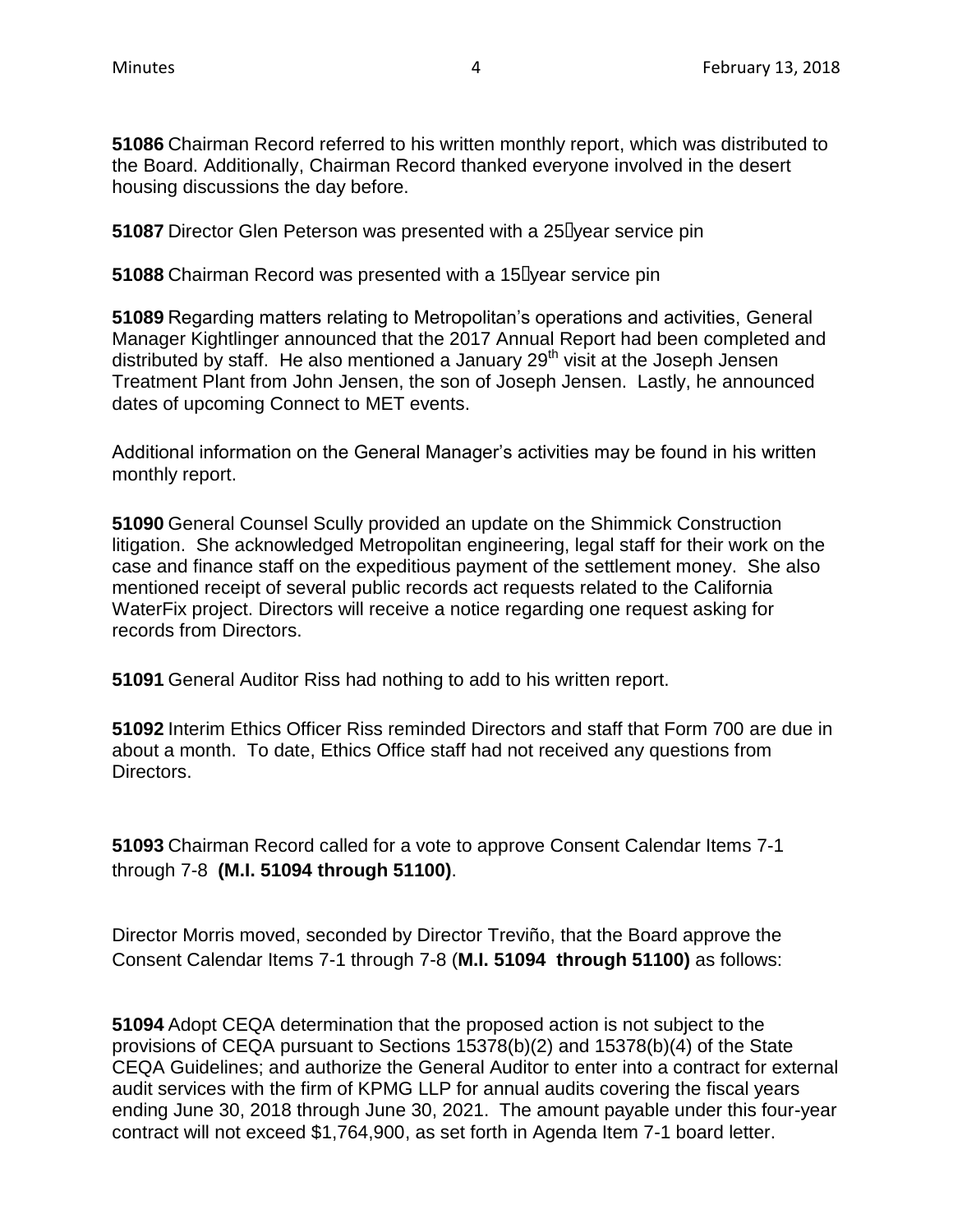**51095** Adopt CEQA determination that the proposed action is categorically exempt under the provisions of CEQA and the State CEQA Guidelines, and

- a. Appropriate \$1.6 million;
- b. Authorize final design of physical security improvements at Metropolitan's Headquarters Building; and
- c. Authorize agreement with IBI Group in an amount not to exceed \$890,000, as set forth in Agenda Item 7-2 board letter.

**51096** Adopt CEQA determination that the proposed action has been previously addressed in the 2011 categorical exemptions, and that no further environmental analysis or documentation is required, appropriate \$1.6 million; and authorize construction to replace four chemical storage tanks at the Jensen plant, as set forth in Agenda Item 7-3 board letter.

**51097** Adopt CEQA determination that the proposed action is categorically exempt, and award \$378,985 contract to Visionary Builders, Inc. to renovate two houses at Eagle Mountain Pumping Plant, as set forth in Agenda Item 7-4 board letter.

**51098** Adopt CEQA determination that the proposed action is not defined as a project and is not subject CEQA, and authorize granting a 30-year road license extension to Painted Hills Wind Developer, as set forth in Agenda Item 7-5 board letter.

**51099** Adopt CEQA determination that the proposed action is not defined as a project and is not subject to CEQA, and authorize granting a 30-year road license extension to Energy Unlimited LLC, as set forth in Agenda Item 7-6 board letter.

**51100** Adopt CEQA determination that the proposed action is categorically exempt and authorize the General Manager to grant a permanent easement to Southern California Edison, as set forth in Agenda Item 7-7 board letter.

**51101** Adopt CEQA determination that the proposed action is not defined as a project under CEQA, and authorize entering into this settlement agreement in *United States of America vs. Abex Aerospace, et al*., as set forth in Agenda Item 7-8 board letter.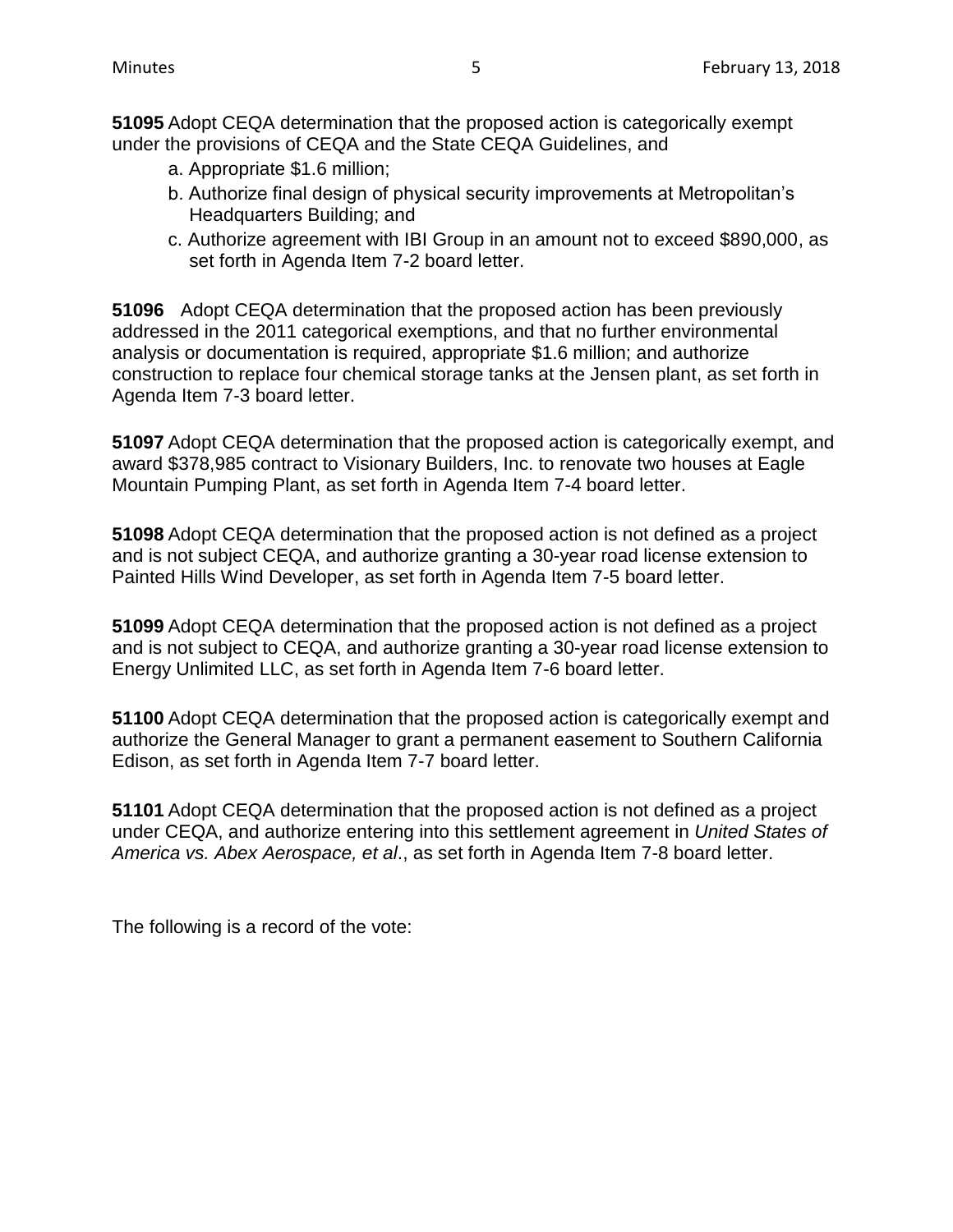| Record of Vote on Items 7-1 through 7-8: |              |                 |                           |                           |          |    |                |                |                |
|------------------------------------------|--------------|-----------------|---------------------------|---------------------------|----------|----|----------------|----------------|----------------|
|                                          | Total        |                 |                           |                           | Yes      |    | No             |                | Abstain        |
| <b>Member Agency</b>                     | <b>Votes</b> | <b>Director</b> | <b>Present</b>            | Yes                       | Vote     | No | Vote           | <b>Abstain</b> | Vote           |
| Anaheim                                  |              | 4299 Faessel    | $\mathsf{x}$              | X                         | 4299     |    | 0              |                | $\mathbf 0$    |
| <b>Beverly Hills</b>                     |              | 3190 Pressman   | $\mathsf{x}$              | x                         | 3190     |    | $\overline{O}$ |                | $\mathbf 0$    |
| <b>Burbank</b>                           |              | 2299 Ramos      | x                         | x                         | 2299     |    | 0              |                | $\overline{0}$ |
| Calleguas Municipal Water District       |              | 9845 Blois      | x                         | $\pmb{\mathsf{x}}$        | 9845     |    | O              |                | $\overline{0}$ |
| Central Basin Municipal Water Distric    |              | 13838 Gedney    | X                         |                           | 0        |    | 0              | X              | 6919           |
|                                          |              | Vasquez         | $\boldsymbol{\mathsf{x}}$ | $\boldsymbol{\mathsf{x}}$ | 6919     |    | $\Omega$       |                | $\Omega$       |
|                                          |              |                 | Subtotal:                 |                           | 6919     |    | O              |                | 6919           |
| Compton                                  |              | 423 Zurita      |                           |                           | 0        |    | O              |                | 0              |
| <b>Eastern Municipal Water District</b>  |              | 7324 Record     | X                         | X                         | 7324     |    | $\overline{O}$ |                | $\overline{0}$ |
| <b>Foothill Municipal Water District</b> |              | 1757 Atwater    | X                         | X                         | 1757     |    | 0              |                | 0              |
| Fullerton                                |              | 1876 Beard      | x                         | $\pmb{\times}$            | 1876     |    | $\overline{O}$ |                | $\mathbf 0$    |
| Glendale                                 |              | 3003 Sinanyan   |                           |                           | 0        |    | 0              |                | $\mathbf 0$    |
| <b>Inland Empire Utilities Agency</b>    |              | 10353 Camacho   | x                         | X                         | 10353    |    | $\overline{O}$ |                | $\mathbf 0$    |
| Las Virgenes                             |              | 2417 Peterson   | $\pmb{\times}$            | $\pmb{\mathsf{x}}$        | 2417     |    | $\overline{O}$ |                | $\mathbf 0$    |
| Long Beach                               |              | 4770 Cordero    | X                         | x                         | 4770     |    | $\overline{O}$ |                | $\mathbf 0$    |
| Los Angeles                              | 55495 Dake   |                 | x                         | X                         | 13874    |    | O              |                | $\mathbf 0$    |
|                                          |              | Gold            | x                         | X                         | 13874    |    | $\overline{O}$ |                | $\mathbf 0$    |
|                                          |              | Murray          | X                         | X                         | 13874    |    | $\overline{O}$ |                | $\mathbf 0$    |
|                                          |              | Paskett         |                           |                           | $\Omega$ |    | $\overline{O}$ |                | $\overline{0}$ |
|                                          |              | Quiñonez        |                           |                           | 13874    |    | $\overline{O}$ |                | $\mathbf 0$    |
|                                          |              |                 | x<br>Subtotal:            | х                         | 55495    |    | $\mathbf 0$    |                | $\mathbf 0$    |
| Municipal Water Dist. of Orange Cou      |              | 46742 Ackerman  |                           |                           | 11686    |    | $\overline{O}$ |                | $\mathbf 0$    |
|                                          |              | <b>Barbre</b>   | x                         | X                         | 11686    |    | $\Omega$       |                | $\mathbf 0$    |
|                                          |              |                 | x                         | x                         |          |    | $\overline{O}$ |                | $\mathbf 0$    |
|                                          |              | <b>Dick</b>     | X                         | x                         | 11686    |    |                |                |                |
|                                          |              | McKenney        | X                         | x                         | 11686    |    | O              |                | $\mathbf 0$    |
|                                          |              |                 | Subtotal:                 |                           | 46742    |    | 0              |                | $\mathbf 0$    |
| Pasadena                                 |              | 2874 Kurtz      | X                         | x                         | 2874     |    | $\Omega$       |                | $\overline{0}$ |
| San Diego County Water Authority         |              | 47643 Hogan     | x                         | x                         | 15881    |    | $\overline{O}$ |                | $\mathbf 0$    |
|                                          |              | Lewinger        | x                         | x                         | 15881    |    | $\overline{O}$ |                | $\mathbf 0$    |
|                                          |              | Saxod           |                           |                           | 0        |    | 0              |                | $\mathbf 0$    |
|                                          |              | <b>Steiner</b>  | X                         | X                         | 15881    |    | $\overline{O}$ |                | $\mathbf 0$    |
|                                          |              |                 | Subtotal:                 |                           | 47643    |    | $\overline{O}$ |                | $\mathbf 0$    |
| San Fernando                             |              | 184 Ballin      |                           |                           | 0        |    | $\overline{O}$ |                | $\overline{0}$ |
| San Marino                               |              | 621 Morris      | x                         | x                         | 621      |    | $\overline{O}$ |                | $\mathbf 0$    |
| Santa Ana                                |              | 2503 Martinez   |                           |                           | $\Omega$ |    | $\overline{O}$ |                | $\mathbf 0$    |
| Santa Monica                             |              | 3422 Abdo       | X                         | x                         | 3422     |    | $\overline{O}$ |                | $\mathbf 0$    |
| Three Valleys Municipal Water Distric    |              | 6510 De Jesus   | x                         | x                         | 6510     |    | 0              |                | $\mathbf 0$    |
| Torrance                                 |              | 2755 Lefevre    | $\boldsymbol{\mathsf{x}}$ | X                         | 2755     |    | $\Omega$       |                | $\mathbf 0$    |
| Upper San Gabriel Valley Mun. Wat.       |              | 9869 Treviño    | X                         | x                         | 9869     |    | $\overline{O}$ |                | $\mathbf 0$    |
| West Basin Municipal Water District      | 18664 Dear   |                 |                           |                           | $\Omega$ |    | $\overline{O}$ |                | $\mathbf 0$    |
|                                          |              | Gray            | x                         | x                         | 18664    |    | 0              |                | $\overline{0}$ |
|                                          |              |                 | Subtotal:                 |                           | 18664    |    | $\overline{O}$ |                | $\mathbf 0$    |
| Western Municipal Water District         |              | 9821 Galleano   |                           |                           | 0        |    | $\overline{O}$ |                | $\mathbf 0$    |
| Total                                    | 272497       |                 |                           |                           | 249644   |    | $\overline{O}$ |                | 6919           |
| Absent                                   | 15934        |                 |                           |                           |          |    |                |                |                |

The motion to approve the Consent Calendar Items 7-1 through 7-8 **(M.I. 51094 through 51101)**, passed by a vote of 249,644 ayes; 15,932 absent; and 6,919 abstain.

**51102** Finance and Insurance Committee Chair Barbre moved, seconded by Director Kurtz, that the Board adopt CEQA determination that the proposed action is not defined as a project and is not subject to CEQA, and

a. Schedule a combined public hearing on March 13, 2018, to receive input regarding (1) the proposed water rates and charges for calendar years 2019 and 2020 necessary to meet the revenue requirements for fiscal years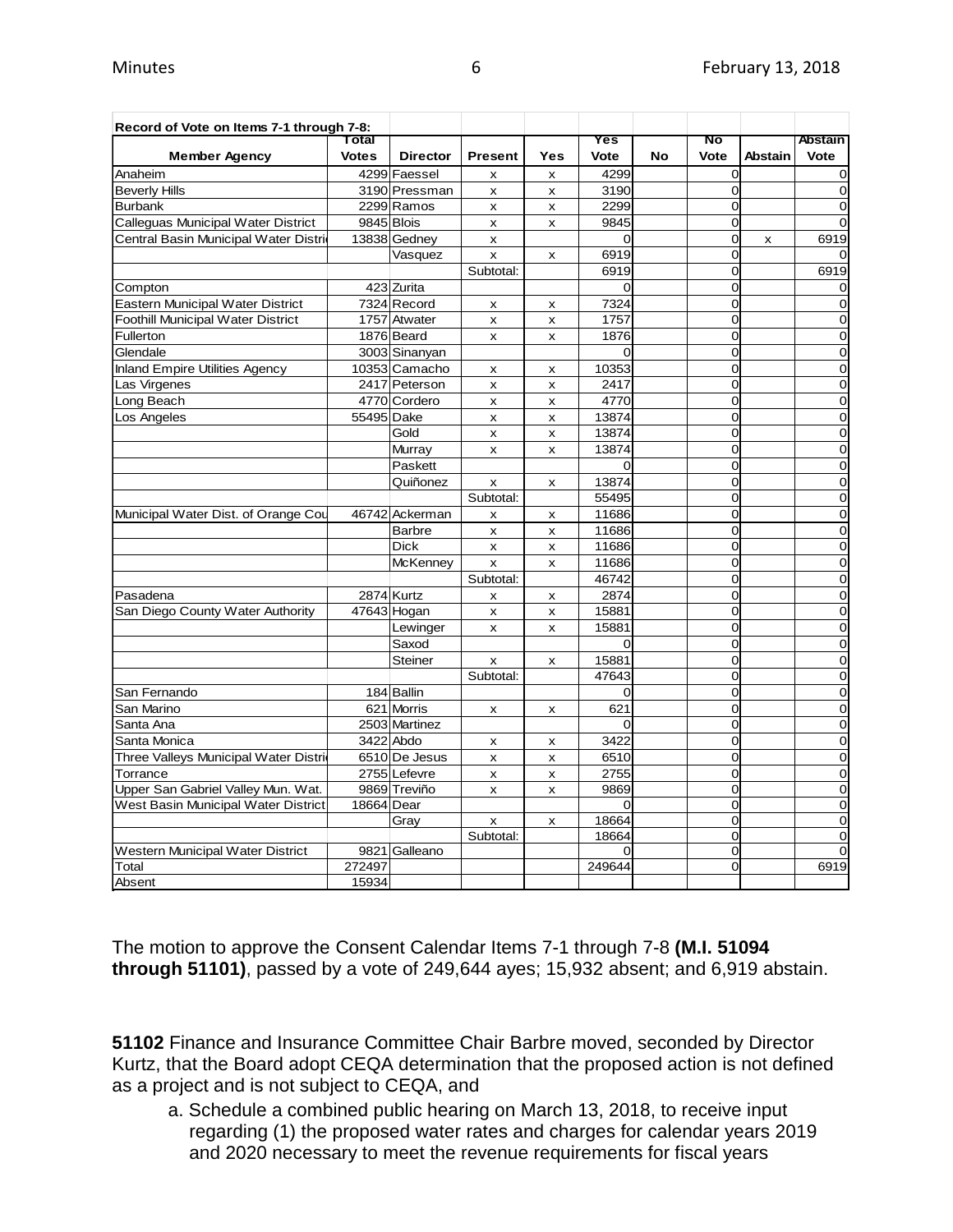2018/19 and 2019/20, and (2) any board action on the limit on ad valorem property taxes for fiscal years 2018/19 and 2019/20 pursuant to Section 124.5 of the MWD Act; and

b. Direct the General Manager to cause publication of a notice of the public hearing in newspapers of general circulation within Metropolitan's service area, and give written notice to the offices of the Speaker of the Assembly and the President pro tempore of the Senate, at least ten days prior to the hearing, as set forth in Agenda Item 8-1 board letter.

| Record of Vote on Item 8-1:              |              |                 |                           |                |          |           |                |         |                |
|------------------------------------------|--------------|-----------------|---------------------------|----------------|----------|-----------|----------------|---------|----------------|
|                                          | Total        |                 |                           |                | Yes      |           | No             |         | Abstain        |
| <b>Member Agency</b>                     | <b>Votes</b> | <b>Director</b> | <b>Present</b>            | Yes            | Vote     | <b>No</b> | Vote           | Abstain | Vote           |
| Anaheim                                  |              | 4299 Faessel    | x                         | x              | 4299     |           | $\Omega$       |         | $\mathbf 0$    |
| <b>Beverly Hills</b>                     |              | 3190 Pressman   | x                         | x              | 3190     |           | 0              |         | 0              |
| <b>Burbank</b>                           |              | 2299 Ramos      | x                         | x              | 2299     |           | 0              |         | 0              |
| Calleguas Municipal Water District       |              | 9845 Blois      | x                         | x              | 9845     |           | $\Omega$       |         | $\overline{0}$ |
| Central Basin Municipal Water Distric    |              | 13838 Gedney    | x                         | x              | 6919     |           | $\Omega$       |         | $\overline{0}$ |
|                                          |              | Vasquez         | x                         | x              | 6919     |           | $\Omega$       |         | $\mathbf 0$    |
|                                          |              |                 | Subtotal:                 |                | 13838    |           | O              |         | $\overline{0}$ |
| Compton                                  |              | 423 Zurita      |                           |                | $\Omega$ |           | $\Omega$       |         | $\overline{0}$ |
| Eastern Municipal Water District         |              | 7324 Record     | X                         | x              | 7324     |           | $\Omega$       |         | 0              |
| <b>Foothill Municipal Water District</b> |              | 1757 Atwater    | x                         | x              | 1757     |           | O              |         | $\mathbf 0$    |
| Fullerton                                |              | 1876 Beard      | x                         | x              | 1876     |           | 0              |         | $\mathbf 0$    |
| Glendale                                 |              | 3003 Sinanyan   |                           |                | $\Omega$ |           | $\Omega$       |         | $\mathbf 0$    |
| <b>Inland Empire Utilities Agency</b>    |              | 10353 Camacho   | x                         | x              | 10353    |           | $\Omega$       |         | $\overline{O}$ |
| Las Virgenes                             |              | 2417 Peterson   | x                         | x              | 2417     |           | $\Omega$       |         | $\overline{0}$ |
| Long Beach                               |              | 4770 Cordero    | x                         | x              | 4770     |           | $\Omega$       |         | $\mathbf 0$    |
| Los Angeles                              | 55495 Dake   |                 | x                         | X              | 13874    |           | O              |         | $\mathbf 0$    |
|                                          |              | Gold            | x                         | x              | 13874    |           | $\Omega$       |         | $\mathbf 0$    |
|                                          |              | Murray          | x                         | x              | 13874    |           | $\overline{0}$ |         | $\mathbf 0$    |
|                                          |              | Paskett         |                           |                | $\Omega$ |           | $\Omega$       |         | 0              |
|                                          |              | Quiñonez        | x                         | x              | 13874    |           | $\Omega$       |         | $\mathbf 0$    |
|                                          |              |                 | Subtotal:                 |                | 55495    |           | 0              |         | $\mathbf 0$    |
| Municipal Water Dist. of Orange Cou      |              | 46742 Ackerman  | x                         | X              | 11686    |           | O              |         | $\overline{0}$ |
|                                          |              | <b>Barbre</b>   | x                         | x              | 11686    |           | $\Omega$       |         | $\overline{0}$ |
|                                          |              | <b>Dick</b>     | x                         | x              | 11686    |           | 0              |         | $\mathbf 0$    |
|                                          |              | <b>McKenney</b> | x                         | X              | 11686    |           | O              |         | $\mathbf 0$    |
|                                          |              |                 | Subtotal:                 |                | 46742    |           | $\Omega$       |         | $\overline{0}$ |
| Pasadena                                 |              | 2874 Kurtz      | x                         | x              | 2874     |           | $\overline{0}$ |         | $\mathbf 0$    |
| San Diego County Water Authority         |              | 47643 Hogan     | $\boldsymbol{\mathsf{x}}$ | $\pmb{\times}$ | 15881    |           | $\Omega$       |         | 0              |
|                                          |              | Lewinger        | x                         | x              | 15881    |           | 0              |         | $\overline{0}$ |
|                                          |              | Saxod           |                           |                | $\Omega$ |           | 0              |         | $\mathbf 0$    |
|                                          |              | Steiner         | x                         | x              | 15881    |           | $\Omega$       |         | $\Omega$       |
|                                          |              |                 | Subtotal:                 |                | 47643    |           | $\Omega$       |         | $\mathbf 0$    |
| San Fernando                             |              | 184 Ballin      |                           |                | 0        |           | $\Omega$       |         | $\mathbf 0$    |
| San Marino                               |              | 621 Morris      | x                         | x              | 621      |           | 0              |         | $\mathbf 0$    |
| Santa Ana                                |              | 2503 Martinez   |                           |                | $\Omega$ |           | O              |         | $\mathbf 0$    |
| Santa Monica                             |              | 3422 Abdo       | x                         | x              | 3422     |           | O              |         | $\mathbf 0$    |
| Three Valleys Municipal Water Distrid    |              | 6510 De Jesus   | x                         | x              | 6510     |           | 0              |         | 0              |
| Torrance                                 |              | 2755 Lefevre    | x                         | x              | 2755     |           | 0              |         | $\overline{0}$ |
| Upper San Gabriel Valley Mun. Wat.       |              | 9869 Treviño    | x                         | x              | 9869     |           | $\Omega$       |         | $\mathbf 0$    |
| West Basin Municipal Water District      | 18664 Dear   |                 |                           |                | $\Omega$ |           | O              |         | $\mathbf 0$    |
|                                          |              | Gray            | x                         | x              | 18664    |           | 0              |         | $\mathbf 0$    |
|                                          |              |                 | Subtotal:                 |                | 18664    |           | 0              |         | $\mathbf 0$    |
| Western Municipal Water District         |              | 9821 Galleano   |                           |                | $\Omega$ |           | 0              |         | 0              |
| Total                                    | 272497       |                 |                           |                | 256563   |           | 0              |         | $\mathbf 0$    |
| Absent                                   | 15934        |                 |                           |                |          |           |                |         |                |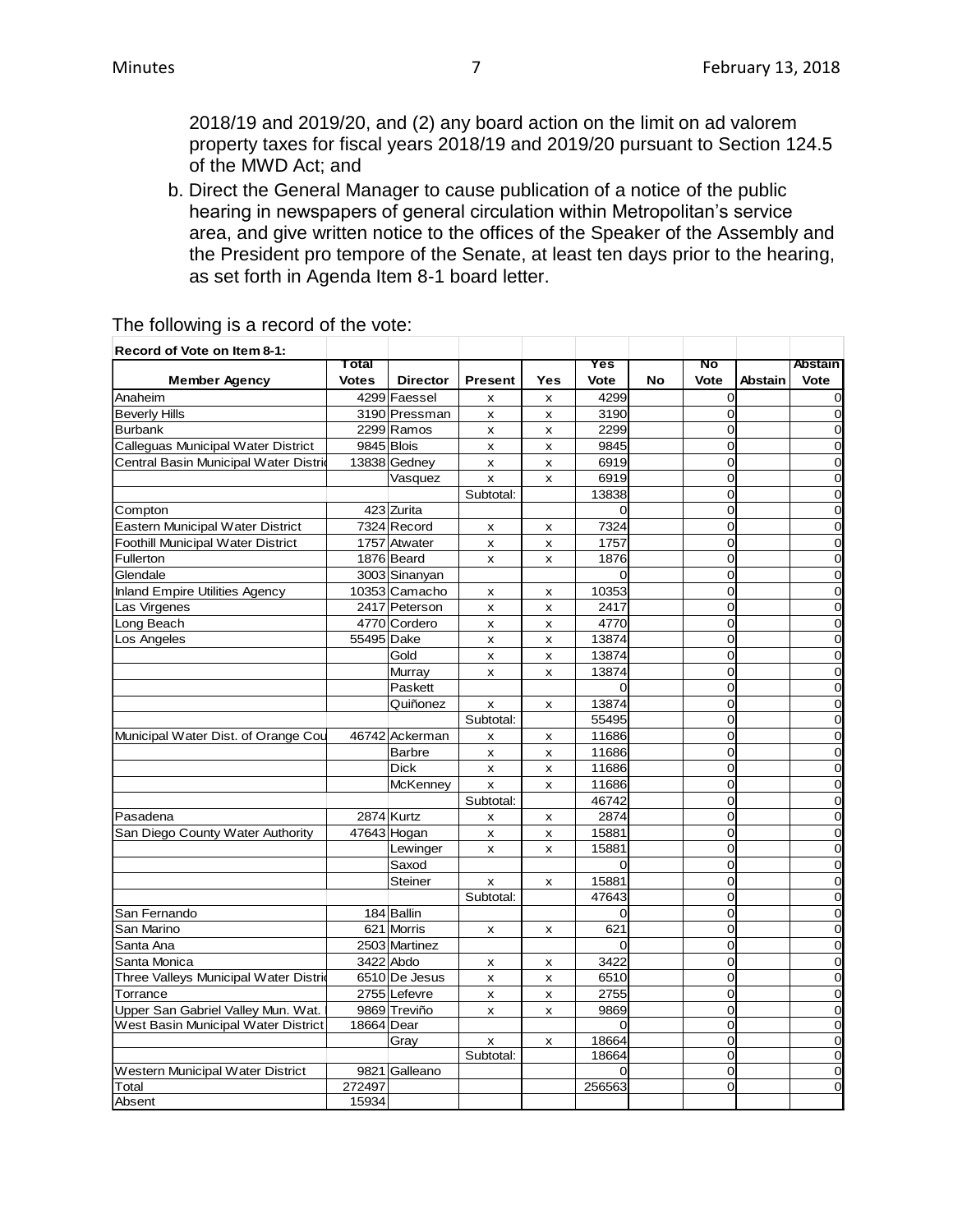The motion to approve Agenda Item 8-1 passed by a vote of 256,563 ayes; 15,934 absent.

**51103** Engineering and Operations Committee Chair Peterson moved, seconded by Director Lefevre, that the Board to adopt CEQA determination that the proposed action has been previously addressed in the certified 2005 Final EIR, findings, SOC, and MMRP, and that no further environmental analysis or documentation is required, and

- a. Appropriate \$3.8 million; and
- b. Award \$2,591,576 contract to Canyon Enterprises (dba RSH Construction) for seismic upgrades to the west washwater tank at the Weymouth plant, as set forth in Agenda Item 8-2 board letter.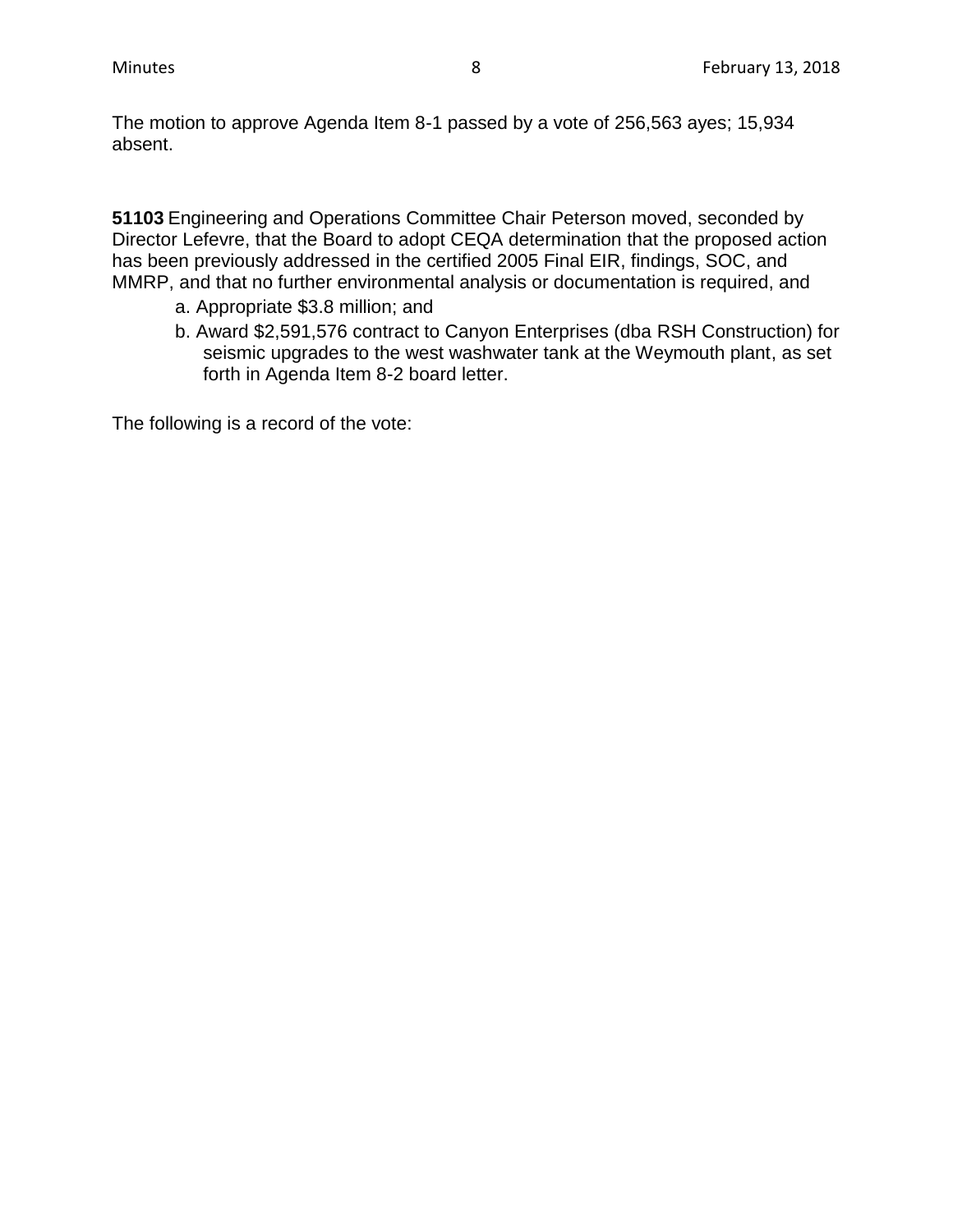| Record of Vote on Item 8-2:           |              |                 |                |                |          |    |                |                |                |
|---------------------------------------|--------------|-----------------|----------------|----------------|----------|----|----------------|----------------|----------------|
|                                       | Total        |                 |                |                | Yes      |    | No             |                | <b>Abstain</b> |
| <b>Member Agency</b>                  | <b>Votes</b> | <b>Director</b> | <b>Present</b> | Yes            | Vote     | No | Vote           | <b>Abstain</b> | <b>Vote</b>    |
| Anaheim                               |              | 4299 Faessel    | X              | x              | 4299     |    | 0              |                | 0              |
| <b>Beverly Hills</b>                  |              | 3190 Pressman   | x              | x              | 3190     |    | 0              |                | $\Omega$       |
| <b>Burbank</b>                        |              | 2299 Ramos      | X              | X              | 2299     |    | 0              |                | 0              |
| Calleguas Municipal Water District    |              | 9845 Blois      | x              | x              | 9845     |    | $\overline{0}$ |                | $\Omega$       |
| Central Basin Municipal Water Distric |              | 13838 Gedney    | x              | x              | 6919     |    | 0              |                | 0              |
|                                       |              | Vasquez         | X              | x              | 6919     |    | 0              |                | 0              |
|                                       |              |                 | Subtotal:      |                | 13838    |    | 0              |                | $\overline{0}$ |
| Compton                               |              | 423 Zurita      |                |                | $\Omega$ |    | $\overline{0}$ |                | 0              |
| Eastern Municipal Water District      |              | 7324 Record     | X              | x              | 7324     |    | 0              |                | 0              |
| Foothill Municipal Water District     |              | 1757 Atwater    | x              | x              | 1757     |    | 0              |                | 0              |
| Fullerton                             |              | 1876 Beard      | x              | x              | 1876     |    | O              |                | $\overline{O}$ |
| Glendale                              |              | 3003 Sinanyan   |                |                | $\Omega$ |    | 0              |                | $\overline{O}$ |
| <b>Inland Empire Utilities Agency</b> |              | 10353 Camacho   | X              | x              | 10353    |    | $\overline{O}$ |                | $\overline{0}$ |
| Las Virgenes                          |              | 2417 Peterson   | X              | $\pmb{\times}$ | 2417     |    | 0              |                | $\mathbf 0$    |
| Long Beach                            |              | 4770 Cordero    | x              | x              | 4770     |    | $\overline{O}$ |                | 0              |
| Los Angeles                           | 55495 Dake   |                 | x              | x              | 13874    |    | 0              |                | $\overline{O}$ |
|                                       |              | Gold            | x              | x              | 13874    |    | 0              |                | 0              |
|                                       |              | Murray          | x              | x              | 13874    |    | O              |                | 0              |
|                                       |              | Paskett         |                |                | $\Omega$ |    | 0              |                | $\overline{0}$ |
|                                       |              | Quiñonez        | x              | x              | 13874    |    | 0              |                | $\overline{0}$ |
|                                       |              |                 | Subtotal:      |                | 55495    |    | 0              |                | $\overline{0}$ |
| Municipal Water Dist. of Orange Cou   |              | 46742 Ackerman  | x              | x              | 11686    |    | O              |                | 0              |
|                                       |              | <b>Barbre</b>   | x              | $\pmb{\times}$ | 11686    |    | 0              |                | $\overline{0}$ |
|                                       |              | <b>Dick</b>     | x              | x              | 11686    |    | 0              |                | 0              |
|                                       |              | <b>McKenney</b> | x              | X              | 11686    |    | $\overline{0}$ |                | $\Omega$       |
|                                       |              |                 | Subtotal:      |                | 46742    |    | O              |                | 0              |
| Pasadena                              |              | 2874 Kurtz      | X              | x              | 2874     |    | $\overline{O}$ |                | $\overline{0}$ |
| San Diego County Water Authority      |              | 47643 Hogan     | x              | x              | 15881    |    | 0              |                | $\overline{O}$ |
|                                       |              | Lewinger        | X              | X              | 15881    |    | $\overline{0}$ |                | $\Omega$       |
|                                       |              | Saxod           |                |                | $\Omega$ |    | 0              |                | $\overline{0}$ |
|                                       |              | <b>Steiner</b>  | x              | x              | 15881    |    | 0              |                | 0              |
|                                       |              |                 | Subtotal:      |                | 47643    |    | 0              |                | $\overline{0}$ |
| San Fernando                          |              | 184 Ballin      |                |                | $\Omega$ |    | $\Omega$       |                | $\Omega$       |
| San Marino                            |              | 621 Morris      | x              | x              | 621      |    | O              |                | 0              |
| Santa Ana                             |              | 2503 Martinez   |                |                | $\Omega$ |    | 0              |                | 0              |
| Santa Monica                          |              | 3422 Abdo       | x              | x              | 3422     |    | $\overline{O}$ |                | 0              |
| Three Valleys Municipal Water Distrie |              | 6510 De Jesus   | x              | x              | 6510     |    | 0              |                | $\overline{0}$ |
| Torrance                              |              | 2755 Lefevre    | x              | x              | 2755     |    | 0              |                | 0              |
| Upper San Gabriel Valley Mun. Wat.    |              | 9869 Treviño    | x              | x              | 9869     |    | 0              |                | 0              |
| West Basin Municipal Water District   | 18664 Dear   |                 |                |                | $\Omega$ |    | O              |                | 0              |
|                                       |              | Gray            | x              | x              | 18664    |    | 0              |                | $\overline{0}$ |
|                                       |              |                 | Subtotal:      |                | 18664    |    | 0              |                | 0              |
| Western Municipal Water District      | 9821         | Galleano        |                |                | $\Omega$ |    | 0              |                | $\overline{0}$ |
| Total                                 | 272497       |                 |                |                | 256563   |    | $\overline{0}$ |                | $\Omega$       |
| Absent                                | 15934        |                 |                |                |          |    |                |                |                |

The motion to approve Agenda Item 8-2 passed by a vote of 256,563 ayes and 15,934 absent.

**51104** Engineering and Operations Committee Chair Peterson moved, seconded by Director Beard, that the Board adopt CEQA determination that the proposed action was previously determined to be categorically exempt; and

- a. Appropriate \$2.3 million;
- b. Award \$985,000 contract to Unispec Construction, Inc. for water quality instrumentation upgrades at the Jensen plant; and

c. Authorize an increase of \$200,000 to an agreement with Arcadis US, Inc., for a new not-to-exceed total of \$400,000, to provide technical support, as set forth in Agenda Item 8-3 board letter.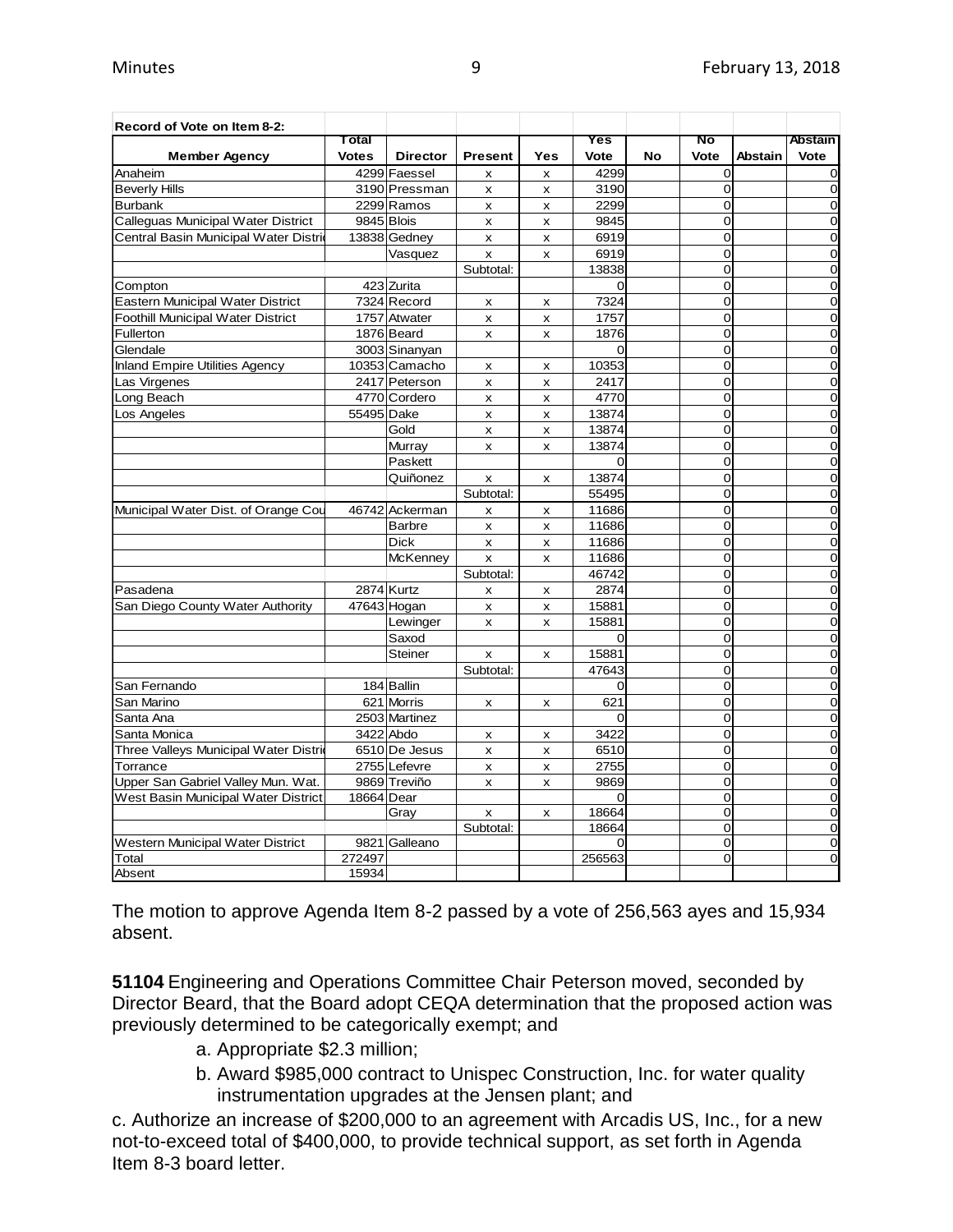# The following is a record of the vote:

| Record of Vote on Item 8-3:             |              |                 |                           |                |          |    |                |                |                |
|-----------------------------------------|--------------|-----------------|---------------------------|----------------|----------|----|----------------|----------------|----------------|
|                                         | Total        |                 |                           |                | Yes      |    | No             |                | Abstain        |
| <b>Member Agency</b>                    | <b>Votes</b> | <b>Director</b> | <b>Present</b>            | Yes            | Vote     | No | Vote           | <b>Abstain</b> | Vote           |
| Anaheim                                 |              | 4299 Faessel    | x                         | x              | 4299     |    | $\overline{0}$ |                | 0              |
| <b>Beverly Hills</b>                    |              | 3190 Pressman   | x                         | x              | 3190     |    | $\overline{0}$ |                | $\Omega$       |
| <b>Burbank</b>                          |              | 2299 Ramos      | $\boldsymbol{\mathsf{x}}$ | X              | 2299     |    | 0              |                | $\Omega$       |
| Calleguas Municipal Water District      | 9845 Blois   |                 | x                         | X              | 9845     |    | $\Omega$       |                | $\Omega$       |
| Central Basin Municipal Water Distri    |              | 13838 Gedney    | $\pmb{\times}$            | $\pmb{\times}$ | 6919     |    | $\Omega$       |                | $\Omega$       |
|                                         |              | Vasquez         | $\pmb{\times}$            | x              | 6919     |    | $\overline{0}$ |                | $\mathbf 0$    |
|                                         |              |                 | Subtotal:                 |                | 13838    |    | 0              |                | $\Omega$       |
| Compton                                 |              | 423 Zurita      |                           |                | $\Omega$ |    | $\Omega$       |                | $\mathbf 0$    |
| <b>Eastern Municipal Water District</b> |              | 7324 Record     | x                         | x              | 7324     |    | $\Omega$       |                | $\mathbf 0$    |
| Foothill Municipal Water District       |              | 1757 Atwater    | x                         | x              | 1757     |    | $\Omega$       |                | 0              |
| Fullerton                               |              | 1876 Beard      | X                         | x              | 1876     |    | $\Omega$       |                | $\Omega$       |
| Glendale                                |              | 3003 Sinanyan   |                           |                | $\Omega$ |    | $\overline{0}$ |                | $\overline{0}$ |
| <b>Inland Empire Utilities Agency</b>   |              | 10353 Camacho   | X                         | x              | 10353    |    | $\overline{0}$ |                | $\overline{0}$ |
| Las Virgenes                            |              | 2417 Peterson   | $\pmb{\times}$            | $\pmb{\times}$ | 2417     |    | $\Omega$       |                | $\mathbf 0$    |
| Long Beach                              |              | 4770 Cordero    | X                         | x              | 4770     |    | 0              |                | $\Omega$       |
| Los Angeles                             | 55495 Dake   |                 | x                         | x              | 13874    |    | $\overline{0}$ |                | $\mathbf 0$    |
|                                         |              | Gold            | x                         | x              | 13874    |    | 0              |                | $\mathbf 0$    |
|                                         |              | Murray          | x                         | X              | 13874    |    | $\Omega$       |                | $\Omega$       |
|                                         |              | Paskett         |                           |                |          |    | $\Omega$       |                | $\mathbf 0$    |
|                                         |              | Quiñonez        | x                         | x              | 13874    |    | $\overline{O}$ |                | $\overline{0}$ |
|                                         |              |                 | Subtotal:                 |                | 55495    |    | 0              |                | $\overline{0}$ |
| Municipal Water Dist. of Orange Cou     |              | 46742 Ackerman  | X                         | X              | 11686    |    | $\Omega$       |                | $\Omega$       |
|                                         |              | <b>Barbre</b>   | X                         | x              | 11686    |    | $\Omega$       |                | $\mathbf 0$    |
|                                         |              | <b>Dick</b>     | x                         | x              | 11686    |    | $\Omega$       |                | $\Omega$       |
|                                         |              | <b>McKenney</b> | x                         | x              | 11686    |    | 0              |                | $\mathbf 0$    |
|                                         |              |                 | Subtotal:                 |                | 46742    |    | $\overline{O}$ |                | $\Omega$       |
| Pasadena                                |              | 2874 Kurtz      | x                         | x              | 2874     |    | $\overline{0}$ |                | $\mathbf 0$    |
| San Diego County Water Authority        |              | 47643 Hogan     | X                         | x              | 15881    |    | $\Omega$       |                | $\mathbf 0$    |
|                                         |              | Lewinger        | X                         | x              | 15881    |    | $\Omega$       |                | 0              |
|                                         |              | Saxod           |                           |                | $\Omega$ |    | 0              |                | $\Omega$       |
|                                         |              | Steiner         | x                         | x              | 15881    |    | $\overline{0}$ |                | $\overline{0}$ |
|                                         |              |                 | Subtotal:                 |                | 47643    |    | 0              |                | $\overline{0}$ |
| San Fernando                            |              | 184 Ballin      |                           |                | $\Omega$ |    | $\Omega$       |                | $\Omega$       |
| San Marino                              |              | 621 Morris      | X                         | x              | 621      |    | $\overline{0}$ |                | $\Omega$       |
| Santa Ana                               |              | 2503 Martinez   |                           |                | $\Omega$ |    | $\overline{0}$ |                | $\mathbf 0$    |
| Santa Monica                            |              | 3422 Abdo       | x                         | x              | 3422     |    | 0              |                | $\mathbf 0$    |
| Three Valleys Municipal Water Distri    |              | 6510 De Jesus   | x                         | X              | 6510     |    | $\Omega$       |                | $\Omega$       |
| Torrance                                |              | 2755 Lefevre    | x                         | x              | 2755     |    | $\Omega$       |                | $\mathbf 0$    |
| Upper San Gabriel Valley Mun. Wat.      |              | 9869 Treviño    | X                         | x              | 9869     |    | $\Omega$       |                | $\overline{0}$ |
| West Basin Municipal Water District     | 18664 Dear   |                 |                           |                | $\Omega$ |    | 0              |                | $\mathbf 0$    |
|                                         |              | Gray            | x                         | x              | 18664    |    | $\Omega$       |                | $\mathbf 0$    |
|                                         |              |                 | Subtotal:                 |                | 18664    |    | $\Omega$       |                | $\mathbf 0$    |
| Western Municipal Water District        |              | 9821 Galleano   |                           |                |          |    | $\Omega$       |                | $\Omega$       |
| Total                                   | 272497       |                 |                           |                | 256563   |    | $\overline{0}$ |                | $\overline{0}$ |
| Absent                                  | 15934        |                 |                           |                |          |    |                |                |                |

The motion to approve Agenda Item 8-3 passed by a vote of 256,563 ayes and 15,934 absent.

**51105** Board Chairman Record asked if there were questions or need for discussion for Board Information Item 9-1. No requests were made.

**51106** Board Chairman Record asked if there were questions or need for discussion for Board Information Item 9-2. No requests were made.